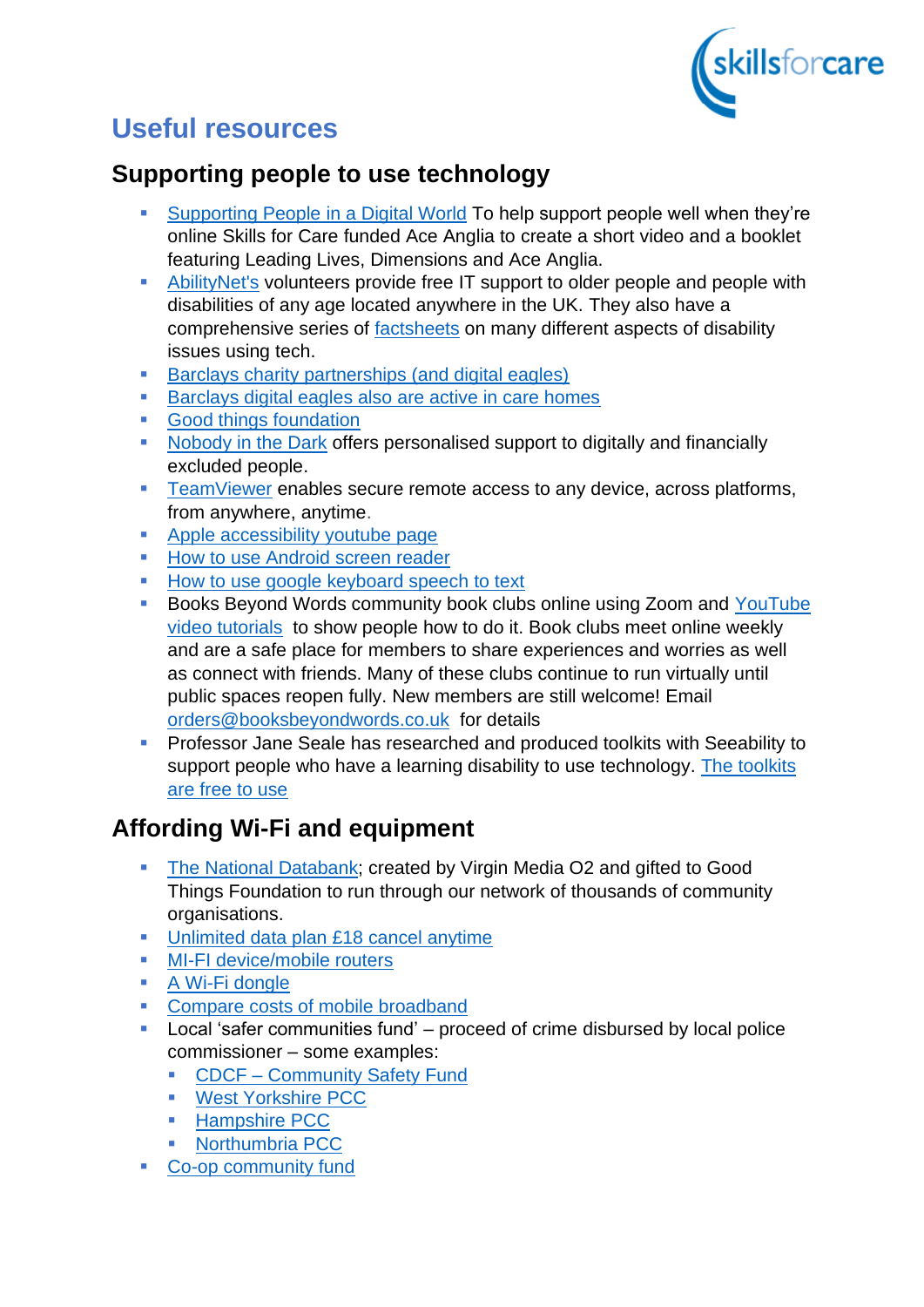

- [Carers assessment funding for technology](https://www.carersuk.org/help-and-advice/practical-support/getting-care-and-support/carers-assessment)
- [Benefit checks/advice](http://www.gov.uk/benefits-calculators)
- [Money saving expert](https://skillsforcare.sharepoint.com/sites/WorkforceInnovationTeam/Shared%20Documents/WCT%20Public/21%2022/Everyday%20tech/OU%20webinar%202021%2011%2004/%09www.moneysavingexpert.com/banking/budget-planning/)
- [Quids in magazine](https://skillsforcare.sharepoint.com/sites/WorkforceInnovationTeam/Shared%20Documents/WCT%20Public/21%2022/Everyday%20tech/OU%20webinar%202021%2011%2004/%09www.quidsinmagazine.com/spending/future-proof-finance-quiz/)
- **[Credit unions for saving and borrowing safely](https://www.findyourcreditunion.co.uk/)**

# **Tech for good health**

- [Nature webcams](https://explore.org/livecams)
- [Pass it on](https://www.learningdisabilities.org.uk/learning-disabilities/our-work/family-friends-community/pass-it-on#:~:text=Mental%20health%20issues%20are%20very%20common.&text=We%20are%20developing%20a%20sustainable,disabilities%20through%20Peer%20Support%20Groups)
- [Online art class and many other activities from United Response](https://www.unitedresponse.org.uk/news-item/fun-online-activities-to-support-your-wellbeing-during-lockdown/)
- [Online resources for alcohol addiction recovery during the coronavirus](https://ahauk.org/news/recovery-during-coronavirus/)
- [Mental health foundation Podcasts and videos](https://www.mentalhealth.org.uk/podcasts-and-videos)
- **EXECT:** Lilies is a user-friendly mobile grief app for young people which gives virtual [hugs](https://liliesgriefsupport.weebly.com/)
- Headspace is an app aimed at promoting wellbeing through meditation and [mindfulness techniques](https://www.headspace.com/science)
- **EXECOUCH TO 5K running app gives you a choice of coaches and helps you track** [your progress.](https://www.nhs.uk/live-well/exercise/couch-to-5k-week-by-week/)
- Download the free NHS Smoke Free app to help you quit smoking and start [breathing easier.](https://www.nhs.uk/better-health/quit-smoking/)
- **Download the free NHS weight loss plan to help you start healthier eating** [habits, be more active, and start losing weight.](https://www.nhs.uk/better-health/lose-weight/)
- [The Active 10 app records every minute of walking you do](https://www.nhs.uk/better-health/get-active/)
- [Mindfulness apps](https://insighttimer.com/)
- [Mental wellbeing while staying at home](https://www.nhs.uk/every-mind-matters/coronavirus/mental-wellbeing-while-staying-at-home/)

#### **Other useful apps**

- **EXTEM** Life360 is an app that allows you to see where your friends are family are on a [map](https://www.life360.com/intl/)
- [My Voice](https://support.apple.com/en-gb/HT210417)
- **Exall in Hand is a digital self-management support system for people who are** autistic, who have learning disabilities, acquired brain injuries, or who are managing mental health difficulties.
- Rix Wiki / Multime software uses multimedia and a mind-map design to enable people to build their own websites. Using video, pictures, sound and words, Wikis can capture the voice and aspirations of the individual and enable them to share their stories, preferences and goals with the key people in their life.
	- [www.rixresearchandmedia.org/software/rix-wikis/](http://www.rixresearchandmedia.org/software/rix-wikis/)
	- [www.rixwiki.org/](http://www.rixwiki.org/)

### **Safety and managing risks**

- [Easy read guide](https://www.mentalhealth.org.uk/sites/default/files/staying-safe-online.pdf) for people about online safety and tools.
- Reviews of 80+ apps and platforms on [Net Aware.](https://skillsforcare.sharepoint.com/sites/WorkforceInnovationTeam/Shared%20Documents/WCT%20Public/21%2022/Everyday%20tech/OU%20webinar%202021%2011%2004/www.net-aware.org.uk/) Get expert risk ratings and age recommendations on reviewed apps, sites and games.